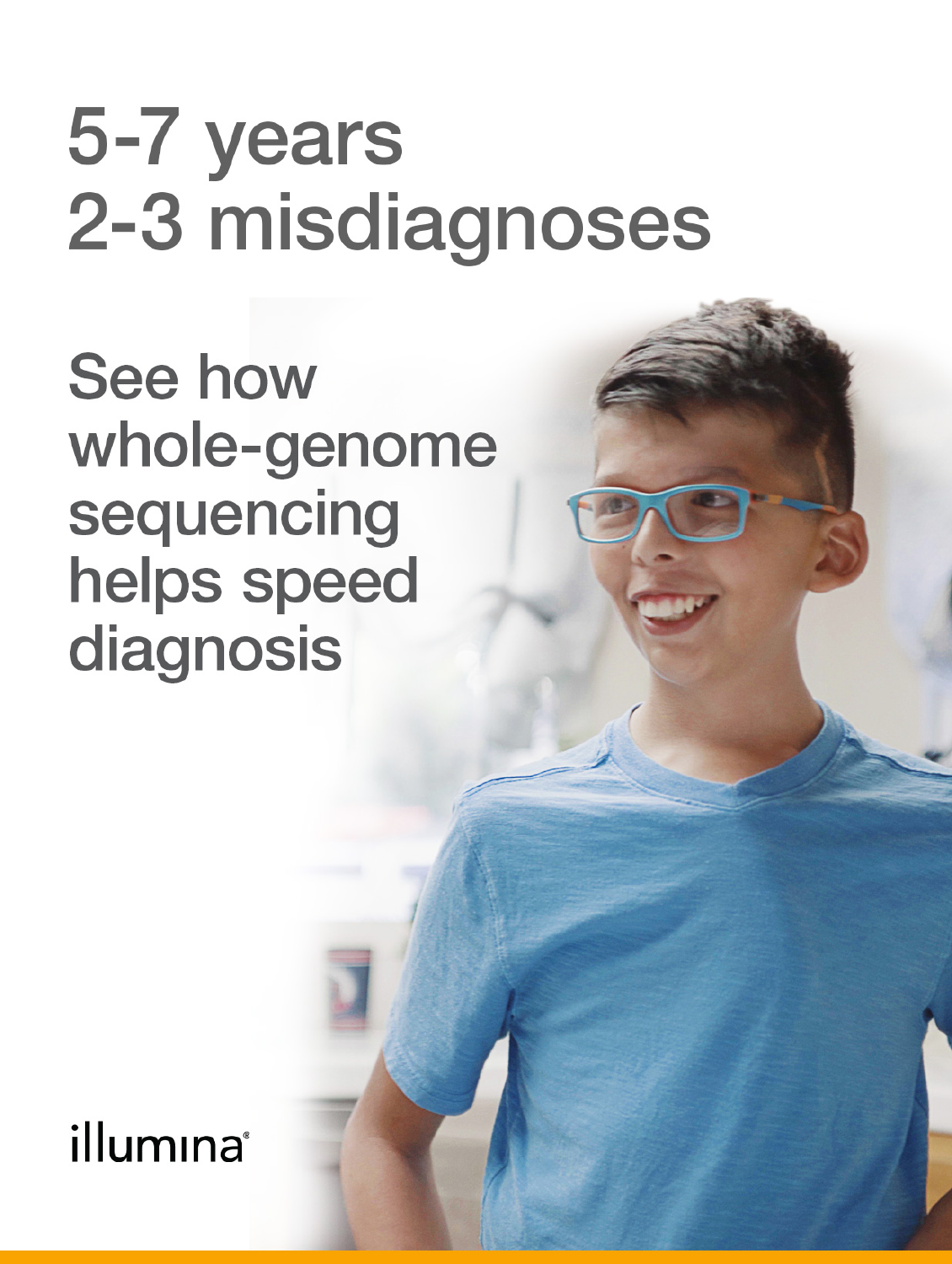# Research priorities for children with neurological impairment and medical complexity in high-income countries

CATHERINE DISKIN<sup>1</sup> | KRISTINA MALIK<sup>2,3</sup> | PETER J GILL<sup>1,4,5,6</sup> | NADA RASHID<sup>7</sup> | CAROL Y CHAN<sup>4</sup> | KATHERINE E NELSON<sup>1,4,5</sup> | JOANNA THOMSON<sup>8,9</sup> | JAY BERRY<sup>10,11</sup> | RISHI AGRAWAL<sup>11,12,13</sup> | JULIA ORKIN<sup>1,4</sup> | EYAL COHEN<sup>1,4,5,14,15</sup>

1 Division of Paediatric Medicine, Department of Paediatrics, The Hospital for Sick Children, University of Toronto, Toronto, Ontario, Canada, 2 Department of Pediatrics, University of Colorado School of Medicine, Aurora, CO; 3 Special Care Clinic, Children's Hospital Colorado, Aurora, CO, USA. 4 Child Health Evaluative Sciences, SickKids Research Institute, Toronto, Ontario; 5 Institute for Health Policy, Management and Evaluation, University of Toronto, Toronto, Ontario, Canada. 6 Centre for Evidence-Based Medicine, University of Oxford, Oxford, UK. 7 The Hospital for Sick Children, Toronto, Ontario, Canada. 8 Department of Pediatrics, University of Cincinnati College of Medicine, Cincinnati, OH; 9 Division of Hospital Medicine, Cincinnati Children's Hospital Medical Center, Cincinnati, OH; 10 Division of General Pediatrics, Children's Hospital Boston, Boston, MA; 11 Department of Pediatrics, Harvard Medical School, Boston, MA; 12 Division of Hospital-Based Medicine, Department of Pediatrics, Ann & Robert H. Lurie Children's Hospital of Chicago, Northwestern University Feinberg School of Medicine, Chicago, IL; 13 Section of Chronic Disease, La Rabida Children's Hospital, Chicago, IL, USA. 14 Edwin S.H. Leong Centre for Healthy Children, University of Toronto, Toronto, Ontario; 15 CanChild Centre for Childhood Disability Research, McMaster University, Hamilton, Ontario, Canada.

Correspondence to Catherine Diskin at Black Wing 8227, Division of Paediatric Medicine, The Hospital for Sick Children, 555 University Avenue, Toronto, ON M5G 1X8, Canada. E-mail: [catherine.diskin@sickkids.ca](mailto:)

#### PUBLICATION DATA

Accepted for publication 3rd August 2021. Published online

**ABBREVIATION** 

CMC Children with medical complexity

AIM To identify the highest-priority clinical research areas related to children with neurological impairment and medical complexity among clinicians and caregivers. **METHOD** A modified, three-stage Delphi study using online surveys and guided by a steering committee was completed. In round 1, clinicians and family caregivers suggested clinical topics and related questions that require research to support this subgroup of children. After refinement of the suggestions by the steering committee, participants contributed to 1 (family caregivers) or 2 (clinicians) subsequent rounds to develop a prioritized list. **RESULTS** A diverse international expert panel consisting of 49 clinicians and 12 family caregivers provided 601 responses. Responses were distilled into 26 clinical topics comprising 126 related questions. The top clinical topics prioritized for research were irritability and pain, child mental health, disorders of tone, polypharmacy, sleep, aspiration, behavior, dysautonomia, and feeding intolerance. The clinician expert panel also prioritized 10 specific research questions.

**INTERPRETATION** Study findings support a research agenda for children with neurological impairment and medical complexity focused on addressing clinical questions, prioritized by an international group of clinicians and caregivers.

Children with neurological impairment, defined by functional and/or intellectual impairment that results from neurological disease, $^{1,2}$  are an important subgroup of children with medical complexity (CMC). CMC have substantial family-identified service needs, chronic conditions, functional limitations, and high healthcare use.<sup>3</sup> Children with neurological impairment account for about 28% of all CMC.<sup>4</sup> The clinical care required by children with neurological impairment and medical complexity is intensive, $5$  requiring multiple providers in numerous locations over time and frequently relying on technological assistance for activities of daily living.<sup>6</sup> Multisystem involvement and multiple comorbidities from a characteristic pattern of co-occurring conditions are common, requiring an increased complexity of care.<sup>7–11</sup>

As high users of healthcare resources, CMC, including those with neurological impairments, have garnered

growing interest from child health researchers, healthcare providers, and policymakers.<sup>5,12</sup> Although their absolute numbers are small (<1% of all children), the impact of CMC is substantial, accounting for a quarter of inpatient bed-days<sup>13</sup> and a third of overall pediatric healthcare spending.4 Much of the focus to date has been on care coordination and service delivery.<sup>14</sup> Some CMC have welldefined evidence influencing care paths, including those with advanced cystic fibrosis lung disease<sup>15</sup> and congenital heart disease, for example, children with single-ventricle physiology.<sup>16</sup>

Unfortunately, less attention has been given to establishing the evidence base to guide clinical care practice for children with neurological impairment and medical complexity.14,17 Evidence for diagnosing or treating common clinical scenarios for children with neurological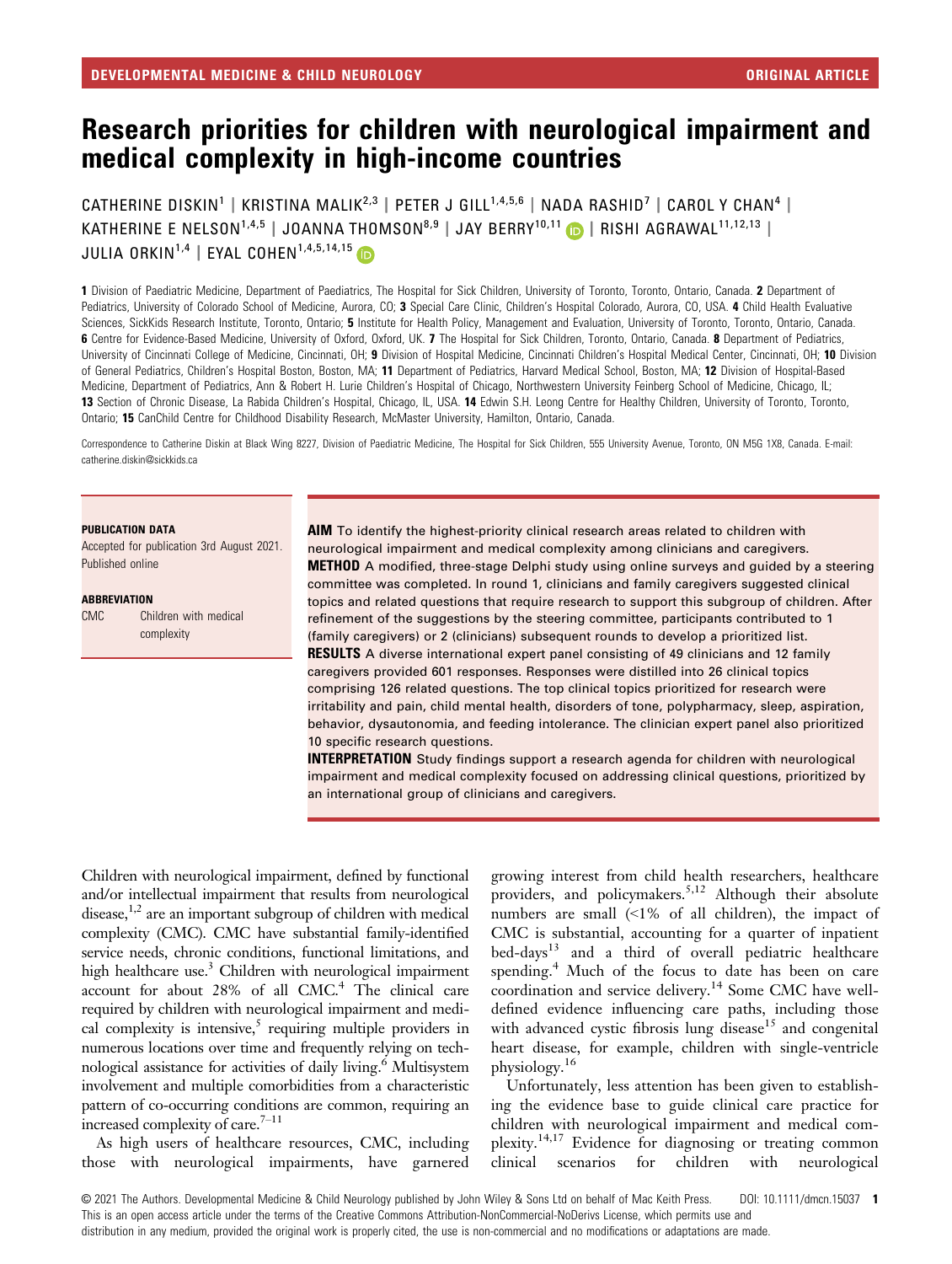impairment and medical complexity often relies on extrapolation from studies conducted on otherwise typically developing children. For example, while pneumonia is a frequent indication for hospitalization for children with neurological impairment and medical complexity, $17$  clinical guidelines frequently exclude children with an underlying pathology<sup>18</sup> due to a lack of research in this area. Exclusion of children with neurological impairment and medical complexity from guidelines and clinical pathways creates knowledge gaps that limit evidence-based clinical practice. Furthering clinical research focused on children with neurological impairment and medical complexity supports improvements in their care and outcomes.

The consensus of clinicians and patients/caregivers is an increasingly important element of the research agenda setting<sup>19</sup> and can produce more relevant agendas while simultaneously reducing research waste.<sup>20,21</sup> We aimed to develop a list of the top priorities for clinical research, clinical topics, and specific research questions in the care of children with neurological impairment and medical complexity, reflecting the prioritization of an international expert panel consisting of both clinicians and family caregivers.

### METHOD

We conducted a modified prioritization study, which included three Internet-based surveys, conducted between 18th November 2019 and 28th June 2020. Previous literature supports the notion that three survey rounds are sufficient to achieve consensus<sup>22</sup> and these have been used in previous research priority studies.<sup>23,24</sup> Institutional review board approval was obtained from the Hospital for Sick Children, Toronto, Canada (research ethics board no. 1000063902).

#### Establishment of the steering committee

A steering committee consisting of the study authors was created, reflecting clinician-researchers actively providing care to children with neurological impairment and medical complexity; the steering committee included clinicianresearchers from Ireland  $(n=1)$ , Canada  $(n=4)$ , and the USA  $(n=4)$ , with a median of 10 years in practice (range 5–19y). A parent of a child with neurological impairment and medical complexity who received dedicated training to support their participation was also a steering committee member. Training focused on the basics of the research process, the role of patient advisors, and the support available to facilitate meaningful engagement. Ongoing support to the family representative was provided through the Centre for Innovation & Excellence in Child and Family-Centered Care. Further family caregiver input was obtained from the Research Family Advisory and Complex Care Family Advisory committees at the primary academic center  $(n=14$  members). These advisors provided feedback relating to family caregiver involvement, which was incorporated into the study design.

#### What this paper adds

- Prioritized research areas highlighted neuropsychiatric and feeding topics in
- children with neurological impairment and medical complexity. • The clinician expert panel prioritized 10 specific research questions.

#### Recruitment of the clinician expert panel

The steering committee nominated a range of international clinical experts who provide clinical care to children with neurological impairment and medical complexity. A broad range of specialists (country, setting of practice [e.g. community- and hospital-based], and subspecialty) were nominated to ensure diversity and international representation and are described in the 'Results'. Recruitment was limited to physicians and nurse practitioners since the study's focus was to prioritize clinical research questions encountered in their clinical practice. To build on previous work, an invitation was extended to the principal investigator of a research prioritization study from the UK focused on the care of a broader group of children and young people with neurodisability.<sup>21</sup>

The study team invited nominated experts to participate in the study via e-mail, agreeing to a commitment including three rounds of surveys, each taking approximately 30 minutes to complete. Individuals consenting to participate were subsequently considered members of the clinician expert panel.

#### Recruitment of the family caregiver expert panel

Family caregivers of children with neurological impairment and medical complexity were recruited using social media feeds. The primary institution's official Twitter account highlighted the study and the personal Twitter accounts of the study investigators (CD, JO, and EC). A Facebook page organized by family caregivers located in Ontario, Canada, also shared information about the study. Caregivers who contacted the study team by e-mail received details about the study outlining a commitment to two rounds of surveys, each taking approximately 20 minutes to complete. After completion of written informed consent, their eligibility for participation as family caregivers of children with neurological impairment and medical complexity was confirmed with details about their child's diagnosis and technology use. Eligible caregivers were subsequently considered members of the family caregiver expert panel.

#### Prioritization methodology

Figure 1 outlines the three-stage prioritization methodology using online surveys.<sup>26,27</sup> Before round 1, the steering committee defined the scope of the study. We excluded topics relating to health service design or delivery, health policy, and those limited to a specific underlying disease that can cause neurological impairment (e.g. trisomy 21). Topics generated by free response in round 1 that could not be developed into specific research questions by the steering committee were excluded from further rounds. On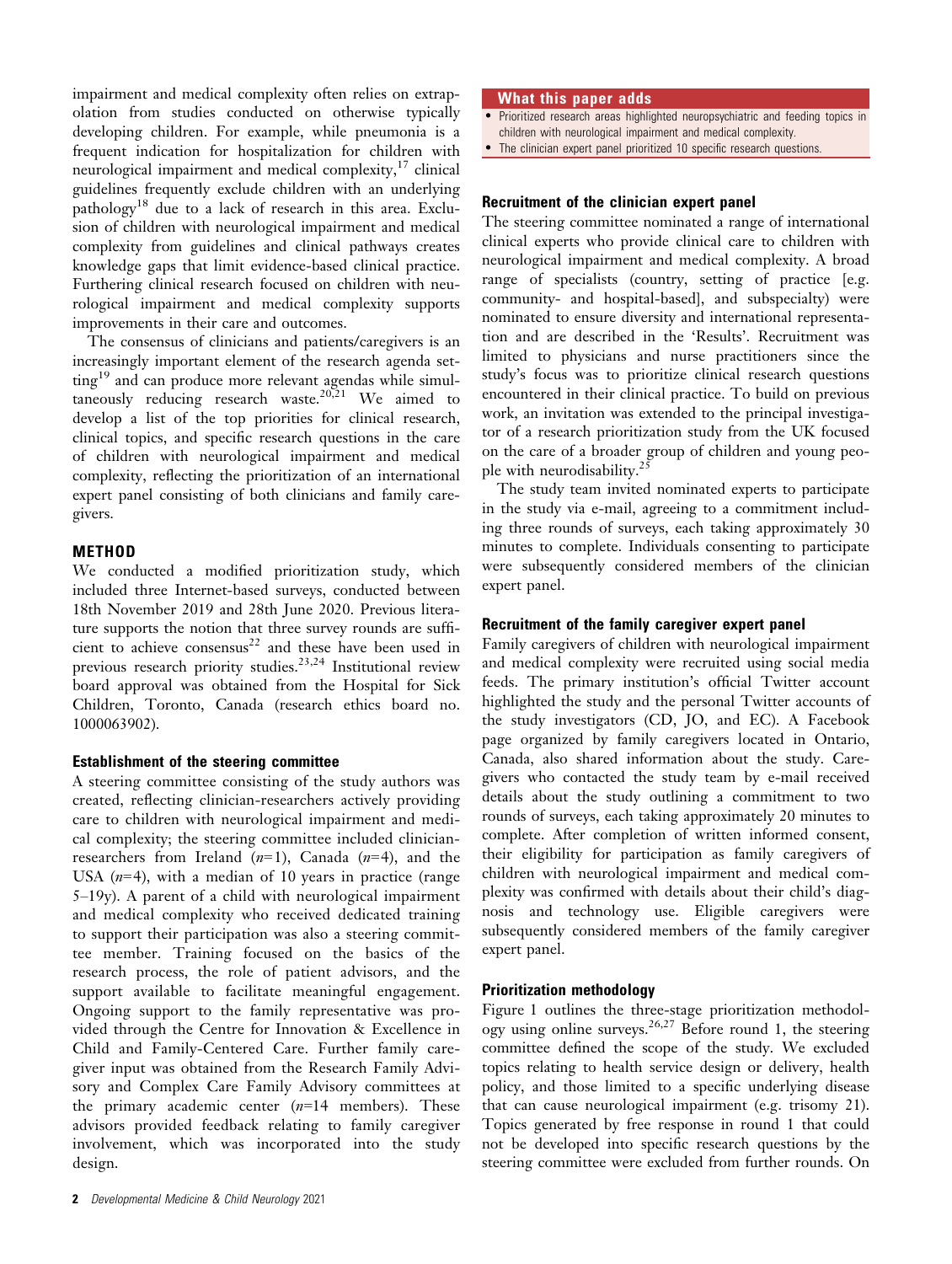

Figure 1: Study rounds and results of the data collection and surveys. The steps required for the modified, three-stage Delphi methodology using online surveys are shown. These led to the prioritization of clinical topics and research questions.

each survey round before distribution, all surveys were piloted with family caregivers  $(n=2)$  and clinicians  $(n=2)$ and refined based on feedback.<sup>28</sup>

The elicitation round (first survey) included open-ended elicitation questions asking for suggested priority research areas, clinical topics, and specific questions relating to the clinical care of children with neurological impairment and medical complexity. A similar survey with modified language was distributed to family caregivers. Both surveys are included as Appendices S1 and S2 (online supporting information).

The steering committee reviewed all suggestions and refined the list of clinical topics and research questions. Research questions were reframed in survey rounds 2 and 3 in the population, intervention, control, and outcome format whenever possible to ensure clarity and consistency in prioritization rounds. We also reviewed the UK prioritization results to ensure our clinical topic and research questions were complete. $25$ 

The second round included a two-part survey. Both family caregivers and clinical experts participated in round 2a, the prioritization of clinical topic areas from the perspective of future research using a 7-point Likert scale (1=not important to 7=very important). Specific research questions falling within each content area were listed to provide context and trigger additional suggestions from participants, who could provide feedback and identify missing clinical topics. The survey questions and instructions are summarized in Appendices S3 and S4 (online supporting information).

Round 2b asked clinical experts to select up to seven 'most important' clinical topics. Experts were then asked to rank all specific research questions falling within their top seven content areas using a 7-point Likert scale (Appendix S5, online supporting information). The third survey round asked clinical experts to rate the importance of research questions relating to the top clinical topics identified in round 2. Rounds 2b and 3 asked respondents to rank research questions based on their importance to clinical care and the current state of available evidence. This step was considered outside the scope of family caregiver expertise, so rounds 2b and 3 included only the clinician expert panel.

All study data were collected and managed using Research Electronic Data Capture (REDCap).<sup>29,30</sup>

#### Data analysis

In rounds 2 and 3, analysis of the responses involved (1) calculating a frequency score (frequency of inclusion in the top seven clinical topics) and (2) calculating the median and interquartile range (IQR) of the Likert scale for each clinical topic and research question to create a rank order.28 For clinical topics, the steering committee reviewed the data from round 2 graphically to determine a natural cutoff of ranked clinical topics to develop a feasible list of questions for inclusion in round 3 prioritization. Any specific research question with a median of less than 3 was removed. Microsoft Excel (Microsoft Corporation, Redmond, WA, USA) was used throughout. In round 3, the total score was calculated based on the sum of Likert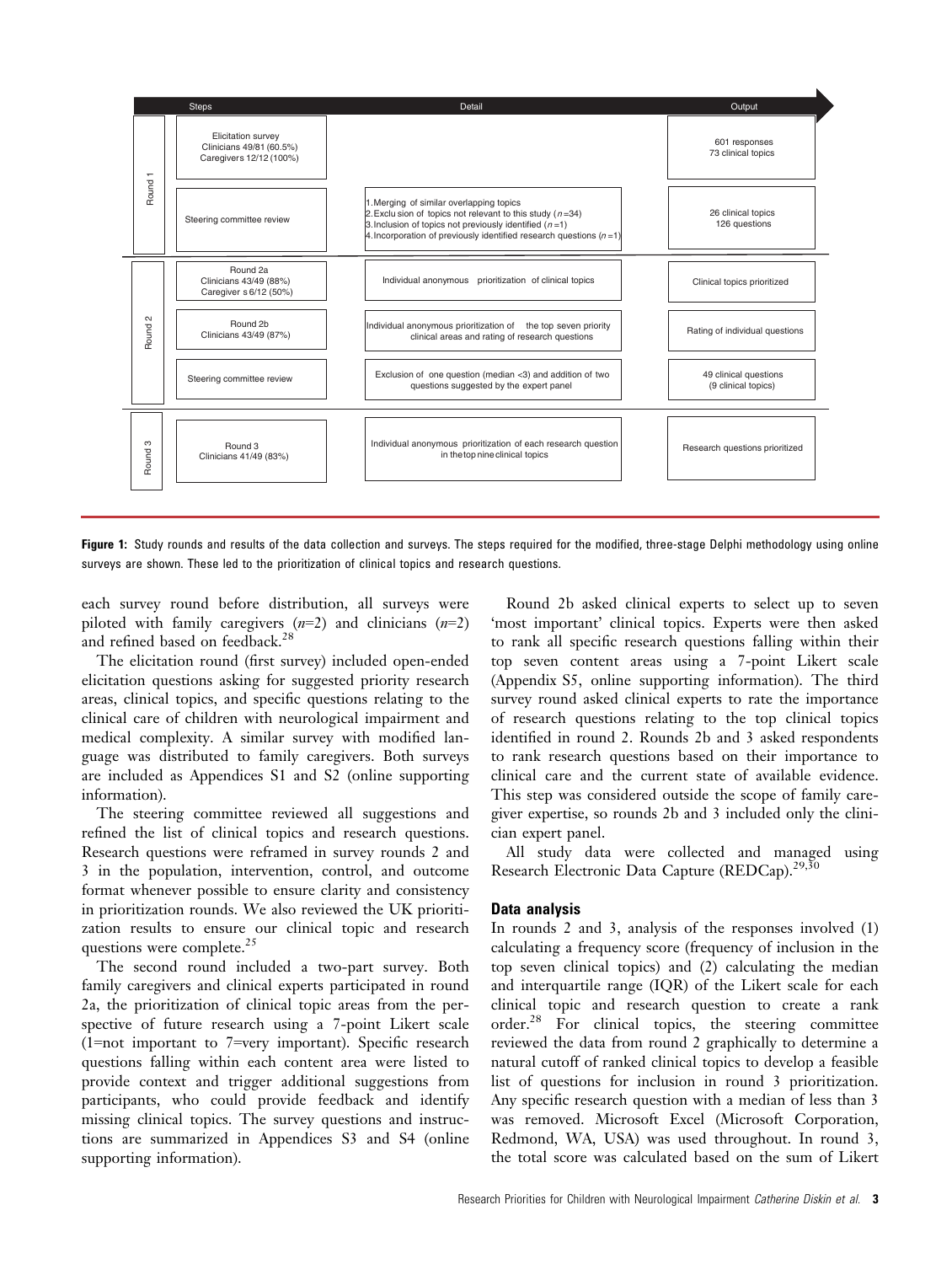ratings provided by clinical experts for each clinical topic. Analysis also included calculation of the median and IQR for each clinical topic.

# RESULTS **Participants Clinicians**

Of the 81 clinicians invited to participate in the study, 49 (60.5%) consented to participate. Figure S1 (online supporting information) shows a flow chart of the clinician expert panel participants. Clinicians were recruited from nine different countries: USA  $(n=28)$ ; Canada  $(n=9)$ ; Ireland  $(n=3)$ ; UK  $(n=3)$ ; Australia  $(n=2)$ ; Chile  $(n=1)$ ; the Netherlands  $(n=1)$ ; Hong Kong  $(n=1)$ ; and Spain  $(n=1)$ . The most common clinical disciplinary background was medicine (86% of respondents), comprising 13 different specialties (adolescent medicine [n=1], developmental pediatrics  $[n=12]$ , emergency medicine  $[n=2]$ , gastroenterology  $[n=2]$ , general pediatrics  $[n=16]$ , neurology  $[n=1]$ , neurodisability  $[n=8]$ , neurosurgery  $[n=1]$ , orthopedics  $[n=2]$ , palliative care  $[n=7]$ , primary care  $[n=1]$ , rehabilitation  $[n=1]$ , and respirology  $[n=1]$ ). Thirty clinicians (61%) were female and the rest were male.

Thirty-one clinicians worked in dedicated children's hospitals, seven in community hospitals (not academic centers), three in non-children's hospitals (e.g. general academic centers), two in specialty hospitals (e.g. rehabilitation and long-term acute care centers), one in a consultancy practice, and one in a respite facility. In these centers, clinicians provided a variety of services: a combination of inpatient (acute) and outpatient services  $(n=24)$ ; primary care outpatient  $(n=8)$ ; specialty outpatient  $(n=8)$ ; and inpatient (acute) only  $(n=3)$ . One clinician worked in each of the following settings: inpatient (non-acute); emergency department; consultancy practice; and home care. Most (76%) spent more than 25% of their working week caring for children with neurological impairments and medical complexity.

#### Family caregivers

Twelve interested family caregivers met the eligibility criteria and participated (all mothers), nine from Canada (seven from Ontario, two from Alberta) and three from Ireland. The children's underlying diagnoses varied with six reporting primary neurological disorders (cerebral palsy [ $n=3$ ], brain injury [ $n=1$ ], brain tumor [ $n=1$ ], Moebius syndrome  $[n=1]$  and four reporting genetic disorders with neurological manifestations (trisomy 21  $[n=2]$ , Prader– Willi syndrome  $[n=1]$ , non-specified  $[n=1]$ ). An additional respondent reported a primary mental health diagnosis  $(n=1)$ . Technology requirements described included enteral feeding tubes  $(n=4)$  and respiratory technology  $(n=5)$ .

#### Study rounds Round 1

The flow chart in Figure 1 outlines the three study rounds and their output. In survey round 1, the elicitation survey led to 601 individual comments or questions. The raw suggestions spanned 73 clinical topic areas. The supplementary material contains the full list of clinical topics suggested by clinicians (Table S1, online supporting information) and caregivers (Table S2, online supporting information) and the frequency with which they were mentioned.

After round 1, the steering committee refined the research topics and questions and merged those that overlapped highly. For example, spasticity and dystonia were combined into one clinical topic (disorders of tone including contractures). The steering committee excluded 34 topics, including those related to a specific underlying disease, for example, hypoxic-ischemic encephalopathy  $(n=12)$ , health service delivery  $(n=6)$ , no specific research question  $(n=6)$ , and research design  $(n=1)$ . Nine were acknowledged to be relevant to clinical practice but were excluded as being beyond the study scope (e.g. decision-making capacity). A single clinical topic (behavior and emotional regulation) was recommended solely by the family caregiver expert panel. The steering committee added infection control as a topic. A review of the UK prioritization study identified one additional unique question related to the use of Lycra, Kinesio Taping, or plastic among children with neurological impairment at risk for deformity secondary to spasticity.<sup>25</sup> Round 1 ended with 26 clinical topic areas and 126 related questions (Appendix S7, online supporting information).

#### Round 2

Forty-three clinicians (88% retention from round 1) and six family caregivers (50% retention from round 1) participated in round 2. To amplify caregiver input, separate rank lists were created because of the difference in panel size. We ranked topics by median Likert scores with IQRs used to differentiate between ties. Since family caregivers were separately asked to identify their 'top seven' topic areas, we created a third rank list based on the percentage of individuals choosing a given topic as in their top seven.

In the family caregiver expert panel, there were some differences when compared with the clinician expert panel. Six clinical topics were common to both panels (behavior, sleep, aspiration, irritability and pain, feeding tolerance, and child mental health); family caregivers also prioritized acute respiratory infections, enteral feeding tubes, infection control, and nutrition and growth. Clinicians' prioritization included tone, polypharmacy, dysautonomia, and chronic lung disease in their top 10 clinical topics.

Given the steering committee's concern for respondent burden in ranking the full 126 research questions proposed, the members of the steering committee considered the agreement across analyses (Table 1) and incorporated the sharp inflection point in priority scoring between the top nine clinical topics and the rest (Fig. 2) to arrive at a list for consideration for round 3. The clinician expert panel suggested an additional two questions (Appendix S8, online supporting information). A question exploring the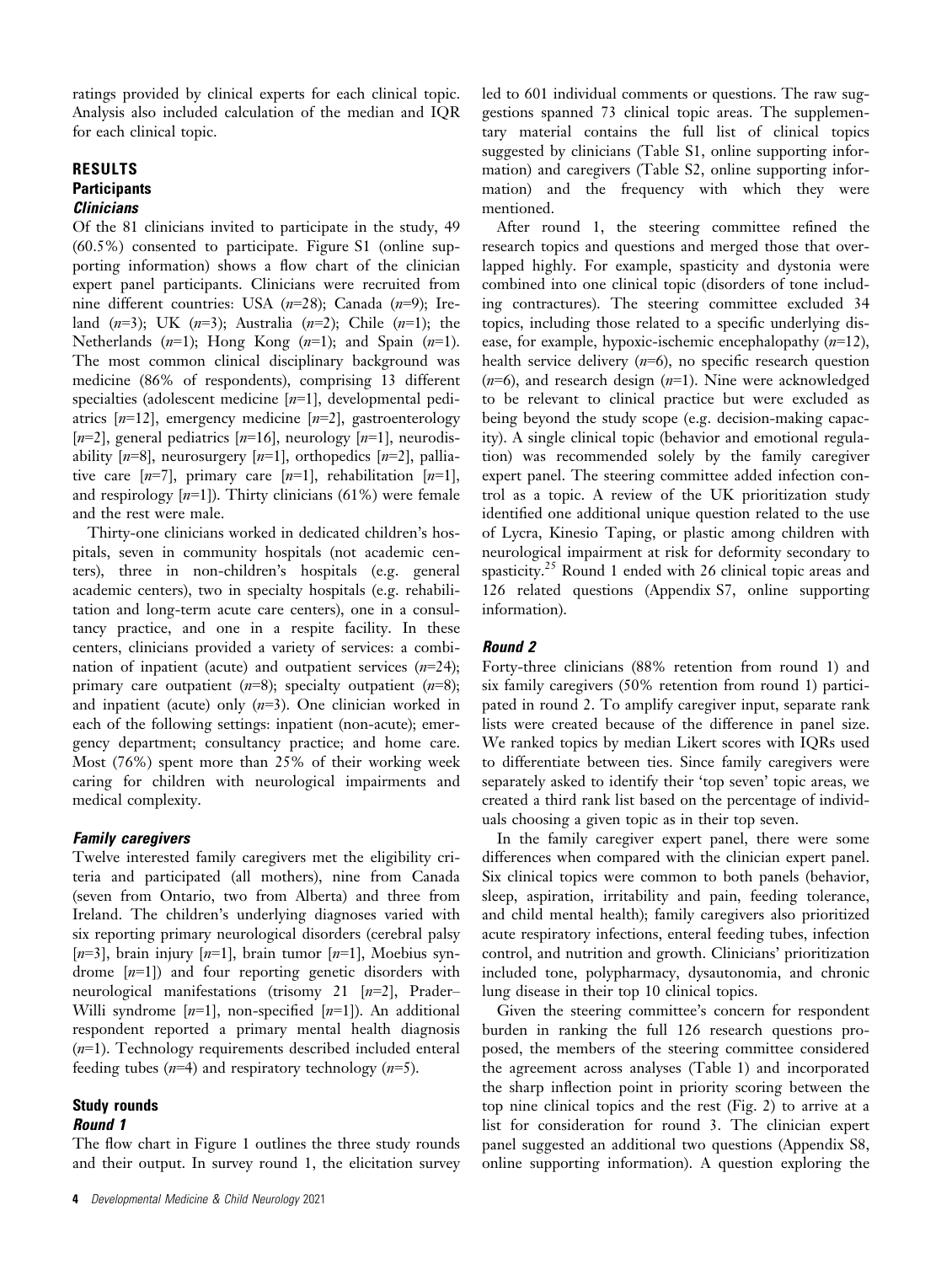#### Table 1: Round 2 prioritization of clinical topics (clinical experts  $[n=49]$  and family caregivers  $[n=12]$ )

| Clinician prioritization<br>Median<br>(IOR)<br>Clinical topic<br>Rank<br>Frequency <sup>a</sup> |                             |                |              | Caregiver prioritization |                             |                    |                    |
|-------------------------------------------------------------------------------------------------|-----------------------------|----------------|--------------|--------------------------|-----------------------------|--------------------|--------------------|
|                                                                                                 |                             |                |              | Rank                     | Clinical topic              | Frequency<br>score | Median (IQR)       |
| 1                                                                                               | Irritability and pain       | 28             | $6(6-6.5)$   | $\mathbf{1}$             | <b>Behavior</b>             | 40                 | $7(7-7)$           |
|                                                                                                 | Child mental health         | 20             | $6(4-6)$     | 2                        | <b>Acute LRTI</b>           | 37                 | $6.5(6-7)$         |
| $\begin{array}{c} 2 \\ 2 \\ 2 \end{array}$                                                      | Disorders of tone           | 20             | $6(5-7)$     | 3                        | Enteral feeding tubes       | 36                 | $6(5.25 - 6.75)$   |
|                                                                                                 | Polypharmacy                | 20             | $5(5-6)$     | $\overline{4}$           | Sleep                       | 35                 | $5.5(5-6.75)$      |
|                                                                                                 | Sleep                       | 20             | $5(5-6)$     | 5                        | Aspiration                  | 34                 | $6(6-6)$           |
|                                                                                                 | Aspiration                  | 19             | $6(5-6.5)$   | 5                        | Infection control           | 34                 | $6.5(5.25-7)$      |
| $\begin{array}{c}\n 2 \\ 3 \\ 4 \\ 4\n \end{array}$                                             | <b>Behavior</b>             | 18             | $5(4-6.5)$   | 5                        | Irritability and pain       | 34                 | $6.5(5.25-7)$      |
|                                                                                                 | Dysautonomia                | 18             | $5(4-6)$     | 6                        | Nutrition and growth        | 33                 | $5(5-6.5)$         |
|                                                                                                 | <b>Feeding tolerance</b>    | 18             | $5(4-6.5)$   | 6                        | Feeding tolerance           | 33                 | $6(5.35-6)$        |
| 5                                                                                               | Chronic lung disease        | 13             | $5(4-6)$     | 6                        | Child mental health         | 33                 | $5.5(5-6.75)$      |
| 6                                                                                               | Nutrition and growth        | 12             | $5(3-6)$     | $\overline{7}$           | Chronic lung disease        | 32                 | $5.5(4.25 - 6.75)$ |
| 7                                                                                               | <b>Acute LRTI</b>           | 11             | $5(3-6)$     | 8                        | Dysautonomia                | 31                 | $5.5(4.25 - 6.75)$ |
| 8                                                                                               | Enteral feeding tubes       | 10             | $4(3-5)$     | 9                        | Constipation                | 29                 | $4(3.5-6)$         |
| 8                                                                                               | Sialorrhea                  | 10             | $5(3.5-6)$   | 9                        | <b>GERD</b>                 | 29                 | $5(3.25 - 6.75)$   |
| 8                                                                                               | <b>Scoliosis</b>            | 10             | $4(3 - 5.5)$ | 9                        | Polypharmacy                | 29                 | $5(3.25-6)$        |
| 9                                                                                               | Osteoporosis and osteopenia | 9              | 4 $(4-6)$    | 10                       | Sialorrhea                  | 28                 | $5.5(5.25-6)$      |
| 10                                                                                              | Constipation                | 8              | $4(3-5)$     | 10                       | Venous access               | 28                 | $4.5(4-5)$         |
| 10                                                                                              | Neurogenic bladder          | 8              | $4(3-5)$     | 11                       | Disorders of tone           | 27                 | $4.5(2.5-6.5)$     |
| 11                                                                                              | GERD                        |                | $4(4-6)$     | 11                       | Postoperative complications | 27                 | $4(3.25 - 6.25)$   |
| 12                                                                                              | Postoperative complications | 5              | $4(3-5)$     | 11                       | Peripubertal issues         | 27                 | $4.5(2.5-6.5)$     |
| 12                                                                                              | Infection control           | 5              | $4(3-5)$     | 12                       | Neurogenic bladder          | 26                 | $4.5(3.25-5)$      |
| 13                                                                                              | Venous access               | 4              | $3(2-4)$     | 12                       | Scoliosis                   | 26                 | $4.5(2.5 - 5.75)$  |
| 13                                                                                              | Hip displacement            | 4              | $4(3-5)$     | 13                       | Dental caries               | 25                 | $5.5(2.25 - 5.75)$ |
| 14                                                                                              | Hydrocephalus               | 3              | $4(2-5)$     | 14                       | Hip displacement            | 24                 | $3.5(2.25 - 3.25)$ |
| 14                                                                                              | Peripubertal issues         | 3              | $4(2.5-5)$   | 14                       | Hydrocephalus               | 24                 | $3.5(2 - 5.75)$    |
| 15                                                                                              | Dental caries               | $\overline{2}$ | $4(2.5-4.5)$ | 15                       | Osteoporosis and osteopenia | 23                 | $3.5(2.25 - 4.75)$ |

The top clinical topics are shaded. <sup>a</sup>The frequency score reflects the number of clinical experts who provided the top ranking for each clinical topic. IQR, interquartile range; LRTI, lower respiratory tract infection; GERD, gastroesophageal reflux disease.

role of turmeric in abdominal distension was excluded (median  $\leq$ 3).

#### Round 3

Forty-one clinicians responded to round 3 (84% retention from round 1) and prioritized the research questions related to the clinical topics in round 2. Table 2 contains the prioritized top 10 research questions. The top 10 research questions involved seven of the nine clinical topic areas, except for behavior and polypharmacy.

#### **DISCUSSION**

This study encompassed clinicians' and family caregivers' priorities to develop a prioritization-based research agenda focused on children with neurological impairment and medical complexity. Participants were engaged throughout the prioritization process, proposing 26 clinical topics and 126 research questions that were distilled down to a prioritized list where neuropsychiatric topics (e.g. irritability and pain, sleep, child mental health) dominated, comprising 6 of 10 clinical topics. The generation of clinical topics and research questions benefited from family caregiver input. While there was relatively good concordance in clinical topics between family caregivers and clinicians, only family caregivers suggested behavior in round 1, which was subsequently prioritized by both clinicians and family caregivers. Although the study's main aim was to develop a prioritized list of topics and questions to create a research agenda, the long list of potential research questions suggests substantial equipoise in many aspects of care of children with neurological impairment and medical complexity.

Some prioritized areas overlapped due to definitional vagaries, such as irritability and pain and dysautonomia. Other overlapping areas reflect the challenge of differentiation in clinical practice, for example, aspiration and acute lower respiratory tract infections. Some topic areas were prioritized but were challenging to frame as research questions. For instance, while in round 1, 17 clinicians highlighted irritability and pain as a clinical topic, which they frequently encounter in their practice and cannot access adequate evidence to guide management, only three questions with vaguely specified interventions and outcome metrics were developed for ratings in subsequent rounds. This observation likely reflects that irritability and pain, although undefined, has high prevalence $31$  and highlights the challenges and complexity in diagnosing and treating pain in this population. The lack of understanding of the pathophysiology,<sup>32,33</sup> including the contribution of multiple organ systems, for example, the gut,  $34$  and limited treatment options,<sup>31</sup> translated into a lack of specific population, intervention, control, and outcome research questions. The vagueness of suggested research questions suggests that an impactful research agenda for children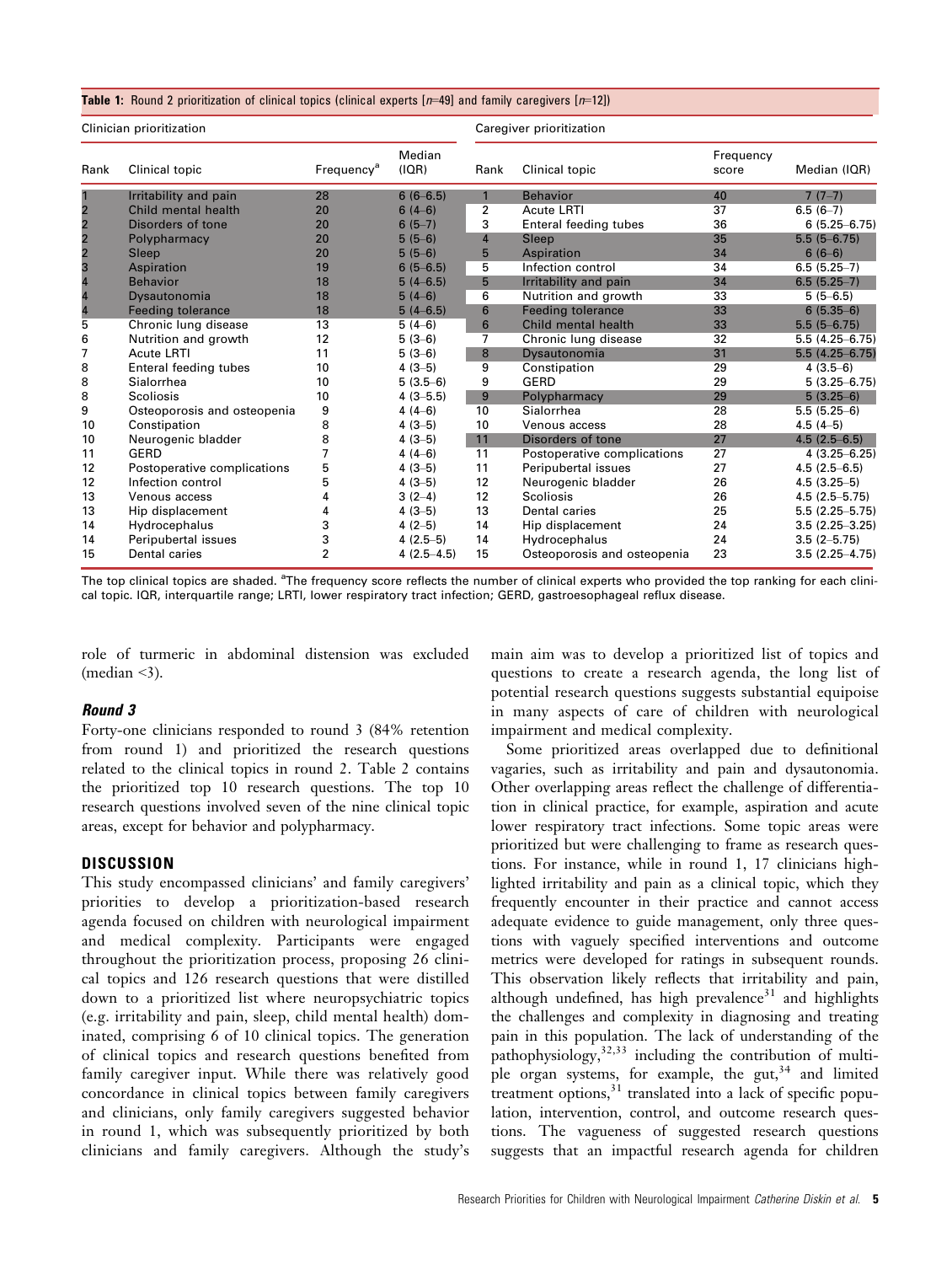

Figure 2: Frequency score of clinical topics by clinical experts. The frequency score calculated by the frequency of inclusion among the top seven of 26 clinical topics developed after round 1 is shown. LRTI, lower respiratory tract infection; GERD, gastroesophageal reflux disease.

| Table 2: Top 10 ranked research questions with related clinical topics |                       |                                                                                                                                                                                                                                                                                       |                |                 |  |  |  |  |
|------------------------------------------------------------------------|-----------------------|---------------------------------------------------------------------------------------------------------------------------------------------------------------------------------------------------------------------------------------------------------------------------------------|----------------|-----------------|--|--|--|--|
| Overall<br>rank                                                        | Clinical topic        | Research question                                                                                                                                                                                                                                                                     | Total<br>score | Median<br>(IOR) |  |  |  |  |
| 1                                                                      | Feeding tolerance     | In children with neurological impairment and medical complexity with<br>feeding intolerance, do blenderized formulas (e.g. home or<br>commercially) versus other formula (polymeric or hydrolyzed) improve<br>outcomes (e.g. nutritional health, feeding tolerance, quality of life)? | 229            | $6(5-7)$        |  |  |  |  |
| 2                                                                      | Disorders of tone     | In children with neurological impairment and medical complexity with<br>dystonia, does baclofen versus baclofen plus gabapentin improve<br>outcomes (e.g. pain, function)?                                                                                                            | 228            | $6(5-6)$        |  |  |  |  |
| 3                                                                      | Dysautonomia          | In children with neurological impairment and medical complexity with<br>autonomic dysfunction, does propranolol versus gabapentin versus<br>clonidine decrease symptoms of autonomic dysfunction (e.g. sweating,<br>temperature dysregulation, blood pressure lability)?              | 228            | $5(5-7)$        |  |  |  |  |
| 4                                                                      | Irritability and pain | In children with neurological impairment and medical complexity with<br>irritability, does gabapentin versus clonidine improve outcomes (e.g.<br>duration of crying, discomfort)?                                                                                                     | 227            | $6(5-7)$        |  |  |  |  |
| 5                                                                      | Irritability and pain | In children with neurological impairment and medical complexity with<br>irritability, does cannabidiol and/or tetrahydrocannabinol versus<br>standard therapy (e.g. gabapentin) improve outcomes, for example,<br>duration of crying, discomfort?                                     | 226            | $6(5-7)$        |  |  |  |  |
| 6                                                                      | Sleep                 | In children with neurological impairment and medical complexity with<br>disrupted sleep, does melatonin versus hydroxyzine versus trazodone<br>versus clonidine improve outcomes (e.g. sleep quality, sleep duration,<br>daytime function)?                                           | 225            | $6(5-6)$        |  |  |  |  |
| 7                                                                      | Aspiration            | In children with neurological impairment and medical complexity, does<br>exclusive enteral (tube) feeding (without oral intake) versus a feeding<br>plan, which includes oral intake, reduce aspiration risk?                                                                         | 218            | $6(4-7)$        |  |  |  |  |
| 8                                                                      | Feeding tolerance     | In children with neurological impairment and medical complexity with<br>feeding intolerance, does polymeric formula versus hydrolyzed formula<br>improve outcomes (e.g. nutritional health, feeding tolerance, quality of<br>life)?                                                   | 218            | $5(4-7)$        |  |  |  |  |
| 9                                                                      | Child mental health   | In children with neurological impairment and medical complexity, does<br>screening for mental health issues versus standard (no screening)<br>improve outcomes (e.g. child mental health)?                                                                                            | 217            | $5(4-6)$        |  |  |  |  |
| 10                                                                     | Disorders of tone     | In children with neurological impairment and medical complexity with<br>dystonia not responsive to medication, does deep brain stimulation<br>versus intrathecal baclofen improve outcomes (e.g. function)?                                                                           | 216            | $5(4-6)$        |  |  |  |  |

Two prioritized clinical topics did not have a research question ranked in the top 10 (polypharmacy and behavior). The top ranked question for the clinical topic of polypharmacy was 'In CMC and neurological impairment, what are the demographics and clinical predictors of a medication error?' (total score=185; median [IQR]=4 [3–6]). The top ranked question in the clinical topic of behavior was 'In CMC and neurological impairment, what are the demographic and clinical predictors of challenging behavior (e.g. aggression) and emotional dysregulation?' (total score=174; median [IQR]=4 [3–5]). IQR, interquartile range; CMC, children with medical complexity.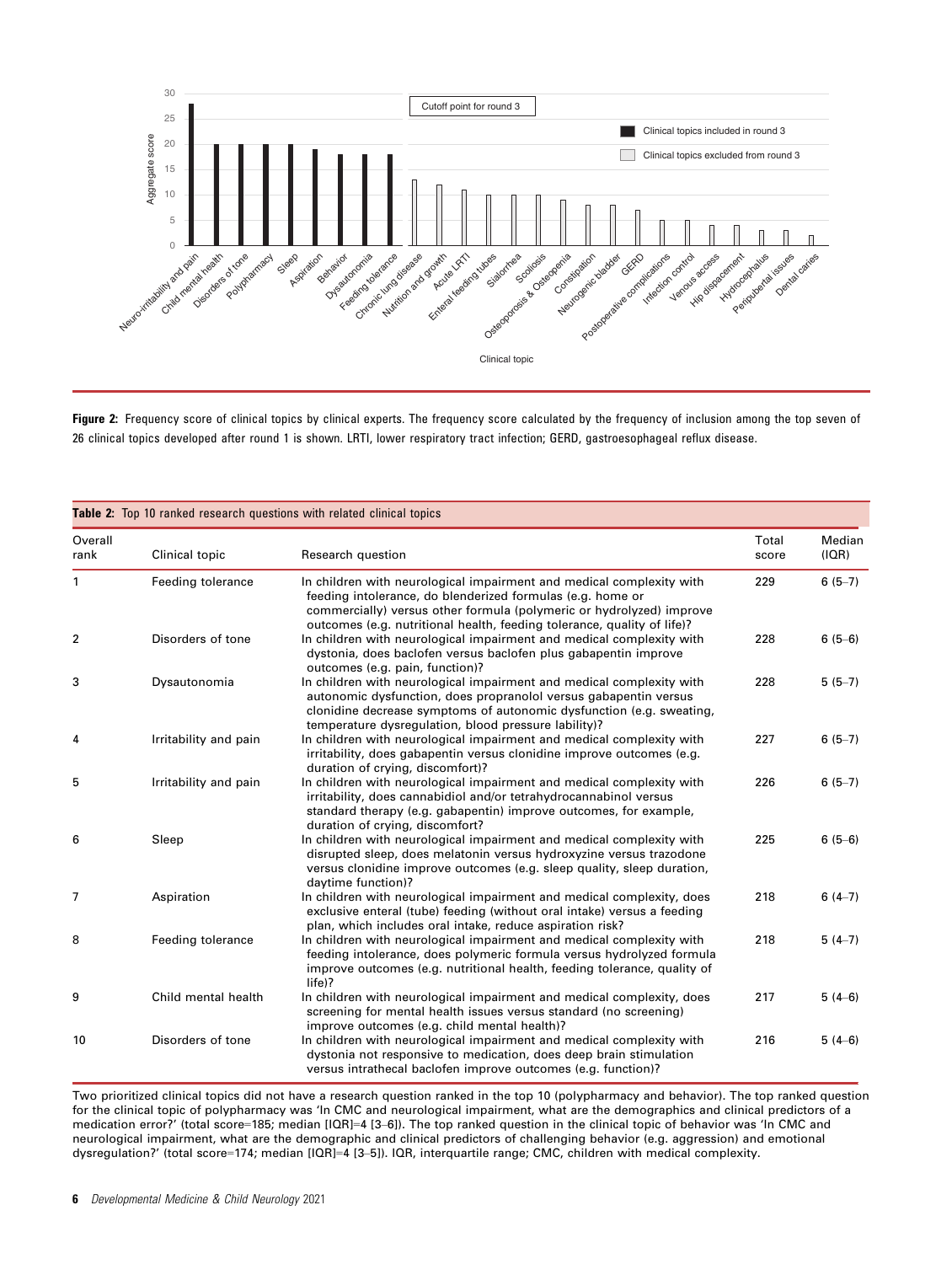with neurological impairment and medical complexity requires greater clarity and uniformity of definitions.

The development of meaningful research, including outcome measures, will involve understanding and including those relevant and meaningful to the child and family experience. Caregiver involvement in research, including in this study, supports a more inclusive, improved research agenda. $35$  In this study, the inclusion of behavior and emotional regulation is a result of family caregiver inclusion. Similar studies, including those that adhere to the James Lind Alliance framework,<sup>25</sup> highlight a known phenomenon: families prioritize psychosocial needs more than medical clinicians.<sup>36</sup> Professionals often prioritize basic science while caregivers will emphasize aspects of psychosocial health.<sup>21,37</sup> Despite an increased prevalence of psychiatric diagnoses among children with intellectual disabilities,<sup>38</sup> the clinician expert panel infrequently proposed related clinical topics in the elicitation phase with few research questions suggested. However, both clinicians and family caregivers subsequently prioritized both topics as research areas. This observation suggests that clinicians and researchers initially overlooked these clinical topics and yet recognize their inherent importance, presumably because of the impact on the family and child.

Clinicians and caregivers were asked to focus on clinical questions and not the entire healthcare experience of children with neurological impairment and medical complexity and their families. Despite this instruction, both groups frequently enumerated such topics (e.g. transition to adult care), reflecting the substantial impact that caring for CMC can have on families and the healthcare system.<sup>39,40</sup>

This international prioritization study incorporated the UK-based James Lind Alliance study including (1) inviting a lead researcher to participate in the expert panel and (2) incorporating some of the suggested research topics identified in that study as research questions in this study. The scope of this study differs from previously conducted studies by focusing on a subgroup of children with neurological impairment, those with medical complexity. Previous studies included all children with neurodisability or neurodevelopmental disorders or individuals of all ages with cerebral palsy.

Refinement of the various clinical topics could be the next step for clinical research in this population of children. For example, irritability is an undefined neologism. A better understanding of this clinical phenotype, including its impact on children and their families would be a foundational step for future research. We are partnering with Family Voices, a family-led organization focused on the experience of children and young people with special healthcare needs and the Lucile Packard Foundation for Children's Health to deliver a seminar series focusing on the clinical topics prioritized in this study starting in September 2021. This seminar series will bring clinicians, researchers, and families together to facilitate partnerships to design research studies related to the clinical topics addressed in this prioritization study.

## Limitations

This study has several limitations. First, family caregiver involvement was valuable but limited in the number of participants with a high dropout rate between the first and second round (50%), and their relative homogenous demographic characteristics (all were mothers from Canada or Ireland), reflecting the investigators' social media following. Second, the depth of family caregiver involvement was limited. There was only one family caregiver on the steering committee, caregivers were excluded from rounds 2b and 3, incomplete caregiver responses were recorded in round 2, and there was no youth voice in the process. Recruitment of a more diverse and larger group of caregivers and young people with neurological impairment and medical complexity may have led to a more representative group of clinical topics for prioritization.

Third, some clinical topics may not be indistinguishable (e.g. lower respiratory tract infection and aspiration) and some clinical questions overlapped. There was agreement within the steering committee that distinct clinical topics and related questions may not be mutually exclusive. For example, in clinical practice, a child with neurological impairment and medical complexity can present with respiratory illness and clinically differentiating aspiration from infection can be difficult. Fourth, non-medical health professionals who provide care for children with neurological impairment and medical complexity were excluded, for example, therapists, social workers, and nurses who are not nurse practitioners. The involvement of these professionals would likely have led to an even larger group of potential questions and may have made arriving at a prioritized list more difficult. Fifth, all family caregivers and all but one of the clinical experts were from high-income countries; therefore, they may not reflect the experience of families and clinicians in low- and middle-income countries. Sixth, the members of the steering committee were at different career stages and the decision-making process may have introduced known and unknown power differentials and biases. Lastly, while a broad group of clinicians from diverse geography, practice settings, and specialties were recruited, a different sampling of clinicians may have arrived at a slightly different prioritized list.

#### **CONCLUSION**

This study represents a prioritization process to develop a research agenda about children with neurological impairment and medical complexity focused on addressing everyday clinical questions, reflecting clinicians' and caregivers' international prioritization. This research agenda may be informative for funders, clinicians, and others to develop and conduct research projects to improve outcomes in children with neurological impairment and medical complexity.

# ACKNOWLEDGEMENTS

The study team acknowledges the time and contribution of the expert clinicians and family caregivers who participated in the study. Ms Francine Buchanan, Research Patient & Family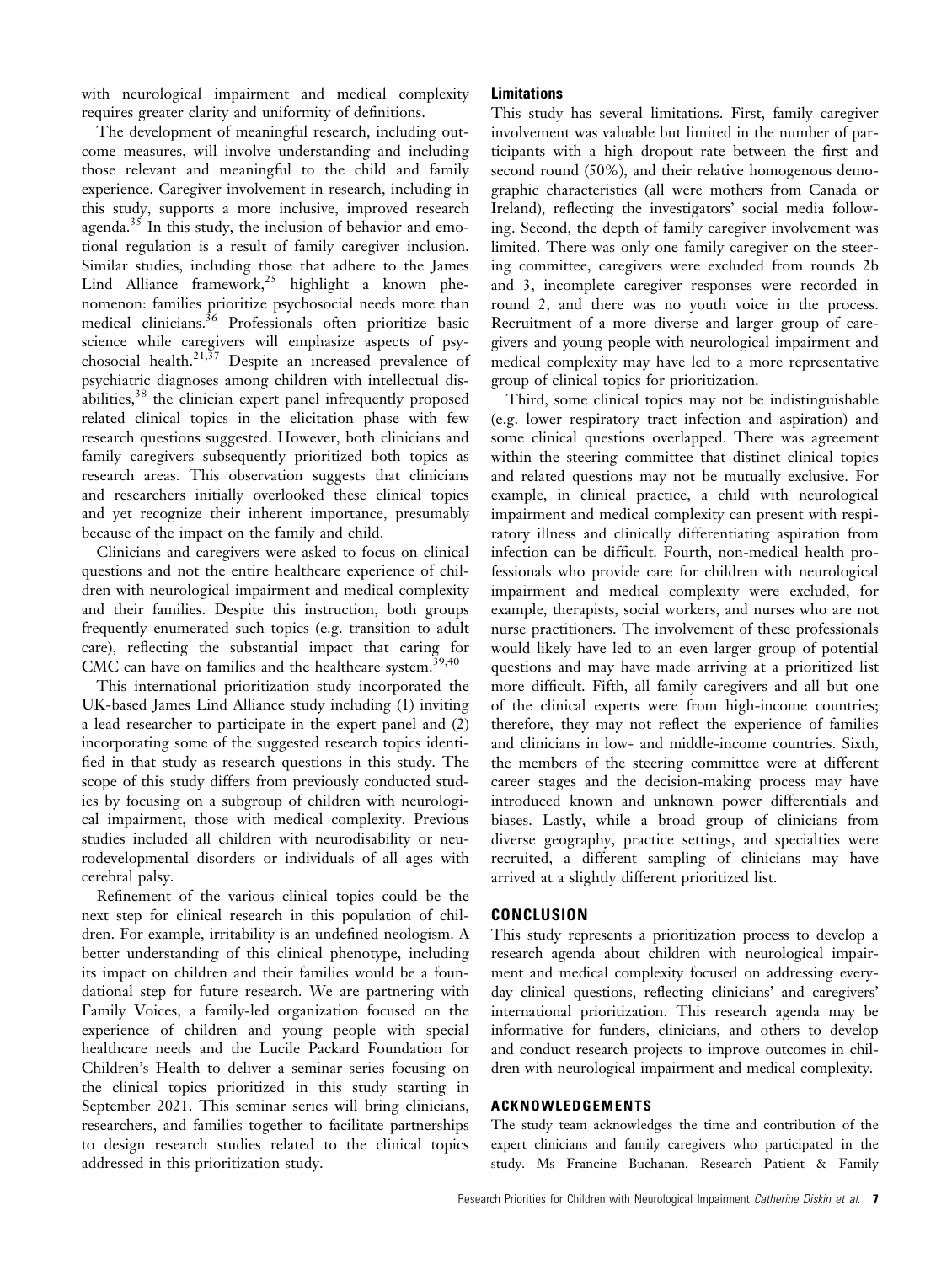Engagement Coordinator at the Hospital for Sick Children, supported the study team's effort with the family caregiver involvement. This project was supported by the Canadian Institutes of Health Research (no. FDN-143315). Dr Thomson was supported by the Agency for Healthcare Research and Quality under award no. K08HS025138.

# CONFLICTS OF INTERESTS

The authors have no conflicts of interests to declare.

#### DATA AVAILABILITY STATEMENT

The data that supports the findings of this study are available in the supplementary material of this article.

#### SUPPORTING INFORMATION

The following additional material may be found online:

Figure S1: Flow chart of the study participants (clinician expert panel).

Table S1: Clinical topics as suggested by the clinician expert panel

Table S2: Clinical topics as suggested by the family caregiver expert panel

Appendix S1: Round 1 survey (clinician expert panel).

Appendix S2: Round 1 survey (family caregiver panel).

Appendix S3: Round 2a survey (clinician expert panel).

Appendix S4: Round 2a survey (family caregiver panel).

Appendix S5: Round 2b survey (clinician expert panel).

Appendix S6: Round 3 survey (clinician expert panel).

Appendix S7: Clinical topics and related research questions included in round 2.

Appendix S8: Additional questions included in round 3.

#### **REFERENCES**

- 1. Berry JG, Poduri A, Bonkowsky JL, Zhou J, Graham DA, Welch C, et al. Trends in resource utilization by children with neurological impairment in the United States inpatient health care system: a repeat crosssectional study. PLoS Med 2012; 9: e1001158.
- 2. Thomson J, Hall M, Ambroggio L, Stone B, Srivastava R, Shah SS, Berry JG. Aspiration and non-aspiration pneumonia in hospitalized children with neurologic impairment. Pediatrics 2016; 137: e20151612.
- 3. Cohen E, Kuo DZ, Agrawal R, Berry JG, Bhagat SKM, Simon TD, Srivastava R. Children with medical complexity: an emerging population for clinical and research initiatives. Pediatrics 2011; 127: 529–38.
- 4. Cohen E, Berry JG, Camacho X, Anderson G, Wodchis W, Guttmann A. Patterns and costs of health care use of children with medical complexity. Pediatrics 2012; 130: e1463–70.
- 5. Cohen E, Berry JG, Sanders L, Schor EL, Wise PH. Status complexicus? The emergence of pediatric complex care. Pediatrics 2018; 141(Suppl. 3): S202–11.
- 6. Orkin J, Chan CY, Fayed N, Lin JL, Major N, Lim A, et al. Complex care for kids Ontario: protocol for a mixed-methods randomised controlled trial of a population-level care coordination initiative for children with medical complexity. BMJ Open 2019; 9: e028121.
- 7. Thomson JE, Feinstein JA, Hall M, Gay JC, Butts B, Berry JG. Identification of children with high-intensity neurological impairment. JAMA Pediatr 2019; 173: 989–91.
- 8. Berry JG, Hall M, Hall DE, Kuo DZ, Cohen E, Agrawal R, et al. Inpatient growth and resource use in 28 children's hospitals: a longitudinal, multi-institutional study. *JAMA Pediatr* 2013: 167: 170-7.
- 9. Thomson J, Hall M, Nelson K, Flores JC, Garrity B, DeCourcey DD, et al. Prevalence and timing of cooccurring chronic conditions in children with neurologic impairment. Pediatrics 2021; 147: e2020009217.
- 10. Berry JG, Difazio RL, Melvin P, Glader L, Casto E, Shore BJ. Hospital resource use after hip reconstruction surgery in children with neurological complex chronic conditions. Dev Med Child Neurol 2021; 63: 204–10.
- 11. Berry JG, Glader L, Stevenson RD, Hasan F, Crofton C, Hussain K, Hall M. Associations of coexisting conditions with healthcare spending for children with cerebral palsy. *J Pediatr* 2018; 200: 111-17.e1.
- 12. Kuo DZ, Houtrow AJ, Council on Children with Disabilities. Recognition and management of medical complexity. Pediatrics 2016; 138: e20163021.
- 13. Simon TD, Berry J, Feudtner C, Stone BL, Sheng X, Bratton SL, et al. Children with complex chronic conditions in inpatient hospital settings in the United States. Pediatrics 2010; 126: 647–55.
- 14. Agrawal R. Complex care in pediatrics: great progress, greater challenges. *J Pediatr Rehabil Med* 2015; 8: 71-4.
- 15. Kapnadak SG, Dimango E, Hadjiliadis D, Hempstead SE, Tallarico E, Pilewski JM, et al. Cystic fibrosis foundation consensus guidelines for the care of individuals with advanced cystic fibrosis lung disease.  $\mathcal J$  Cyst Fibros 2020; 19: 344–54.
- 16. Newburger JW, Sleeper LA, Gaynor JW, Hollenbeck-Pringle D, Frommelt PC, Li JS, et al. Transplant-free survival and interventions at 6 years in the SVR trial. Circulation 2018; 137: 2246–53.
- 17. Coller RJ, Berry JG, Kuo DZ, Kuhlthau K, Chung PJ, Perrin JM, et al. Health system research priorities for children and youth with special health care needs. Pediatrics 2020; 145: e20190673.
- 18. Le Saux N, Robinson JLR. Uncomplicated pneumonia in healthy Canadian children and youth: practice points for management [Internet]. Ottawa, ON: Canadian Paediatric Society; 2018.
- 19. Patient-Centered Outcomes Research Institute. Workshop on methods for setting research priorities: executive summary [Internet]. Baltimore, MD: Patient-Centered Outcomes Research Institute; 2012.
- 20. Chalmers I, Glasziou P. Avoidable waste in the production and reporting of research evidence. Obstet Gynecol 2009; 114: 1341–5.
- 21. Odgers HL, Tong A, Lopez-Vargas P, Davidson A, Jaffe A, McKenzie A, et al. Research priority setting in childhood chronic disease: a systematic review. Arch Dis Child 2018; 103: 942–51.
- 22. Hsu C-C, Sandford BA. The Delphi technique: making sense of consensus. *Pract Asessment Res Eval* 2007; 12: <https://doi.org/10.7275/pdz9-th90>.
- 23. Bialy L, Plint AC, Freedman SB, Johnson DW, Curran JA, Stang AS. Pediatric Emergency Research Canada (PERC): patient/family-informed research priorities for pediatric emergency medicine. Acad Emerg Med 2018; 25: 1365–74.
- 24. Hartshorn S, O'Sullivan R, Maconochie IK, Bevan C, Cleugh F, Lyttle MD. Establishing the research priorities of paediatric emergency medicine clinicians in the UK and Ireland. Emerg Med  $\widetilde{J}$  2015; 32: 864-8.
- 25. Morris C, Simkiss D, Busk M, Morris M, Allard A, Denness J, et al. Setting research priorities to improve the health of children and young people with neurodisability: a British Academy of Childhood Disability-James Lind Alliance research priority setting partnership. BMJ Open 2015; 5: e006233.
- 26. Keeney S, Hasson F, McKenna H. e-Delphi case study. In: Keeney S, Hasson F, McKenna H, editors. The Delphi technique in nursing and health research. Chichester: Wiley-Blackwell; 2011. p. 142–50.
- 27. Bressan S, Titomanlio L, Gomez B, Mintegi S, Gervaix A, Parri N, et al. Research priorities for European paediatric emergency medicine. Arch Dis Child 2019; 104: 869–73.
- 28. Hoffman JM, Keeling NJ, Forrest CB, Tubbs-Cooley HL, Moore E, Oehler E, et al. Priorities for pediatric patient safety research. Pediatrics 2019; 143: e20180496.
- 29. Harris PA, Taylor R, Thielke R, Payne J, Gonzalez N, Conde JG. Research electronic data capture (REDCap): a metadata-driven methodology and workflow process for providing translational research informatics support. J Biomed Inform 2009; 42: 377–81.
- 30. Harris PA, Taylor R, Minor BL, Elliott V, Fernandez M, O'Neal L, et al. The REDCap consortium: building an international community of software platform partners. J Biomed Inform 2019; 95: 103208.
- 31. Hauer J, Houtrow AJ. Pain assessment and treatment in children with significant impairment of the central nervous system. Pediatrics 2017; 139: e20171002.